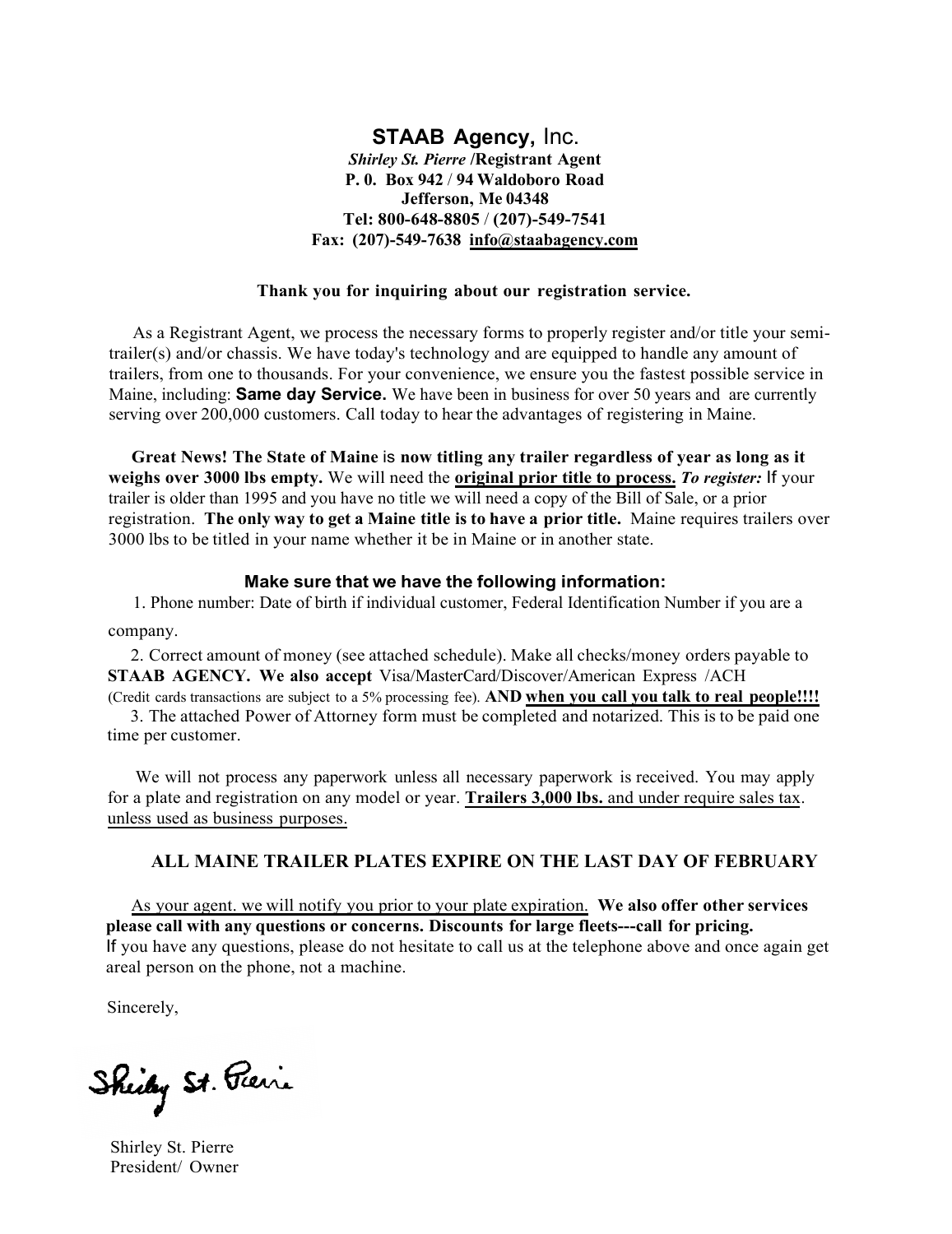### **For Trailers, Vehicles, Special Equipment, and Camper Registrations**

This goes to the Maine Department of Motor Vehicles. This gives the Staab Agency, in the Town of Jefferson, Lincoln County, in the State of Maine as my agent to act on my behalf to sign all documents that may be necessary to register and title Trailers, Vehicles, Special Equipment and Campers. As your Registrant Agent we will not be responsible for accidents or legal issues pertaining to vehicles, trailers, special equipment, or campers that this office has registered on your behalf.

|                     | Company Name or Individual  |                            |
|---------------------|-----------------------------|----------------------------|
|                     |                             |                            |
|                     |                             |                            |
| (2)                 | Signature of Owner          |                            |
|                     |                             | Date:                      |
| Date of Birth: /    | (Registering as Individual) |                            |
| Federal EIN Number: |                             | (Registering as a Company) |
|                     |                             |                            |

Personally appeared before me, the above named owner or officer, and acknowledged the forgoing instrument to be his/her/their free act and deed, as specifically requested, and directed by the undersigned.

Date: $\frac{1}{\sqrt{2\pi}}$ 

| <b>Notary Public:</b> |  |
|-----------------------|--|
|-----------------------|--|

Commission Expires:\_\_\_\_/\_\_\_\_/\_\_\_\_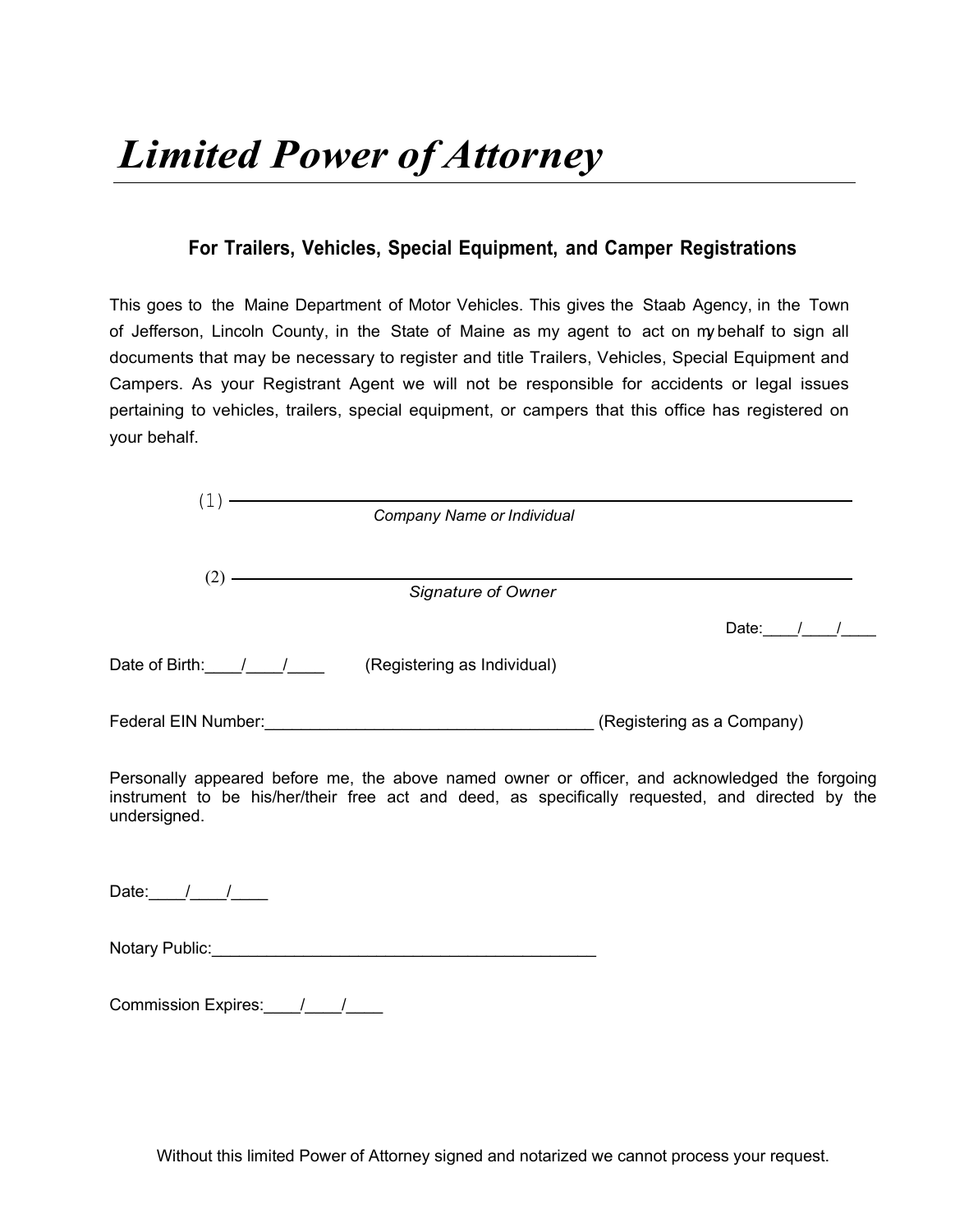# STAAB AGENCY, INC. info@StaabAgency.com

# **TRAILER PLATE FEES**

## Prices are per plate

| Number of   | $1 - 9$  | 10-24 trailers | Over 25  | Expires |
|-------------|----------|----------------|----------|---------|
| years       | Trailers |                | trailers |         |
| 1-yr annual | \$40.00  | \$38.00        | \$35.00  | 2022    |
| 2-yr annual | \$75.00  | \$70.00        | \$65.00  | 2023    |
|             |          |                |          |         |
| $5-yr$      | \$95.00  | \$90.00        | \$85.00  | 2026    |
| $6-yr$      | \$105.00 | \$98.00        | \$92.00  | 2027    |
| $7-yr$      | \$125.00 | \$117.00       | \$110.00 | 2028    |
| $8-yr$      | \$144.00 | \$135.00       | \$127.00 | 2029    |
| $9-yr$      | \$160.00 | \$150.00       | \$141.00 | 2030    |
| $10-yr$     | \$175.00 | \$168.00       | \$158.00 | 2031    |
| $11-yr$     | \$190.00 | \$178.00       | \$167.00 | 2032    |
| $12-yr$     | \$213.00 | \$200.00       | \$188.00 | 2033    |

| 3 & 4 Year tags are only offered to customers who have previously |
|-------------------------------------------------------------------|
| registered for 5-years or longer!                                 |

| $3-yr$ | \$63.00 | \$60.00 | \$57.00 | 2024 |
|--------|---------|---------|---------|------|
| 4-vr   | \$80.00 | \$76.00 | \$72.00 | 2025 |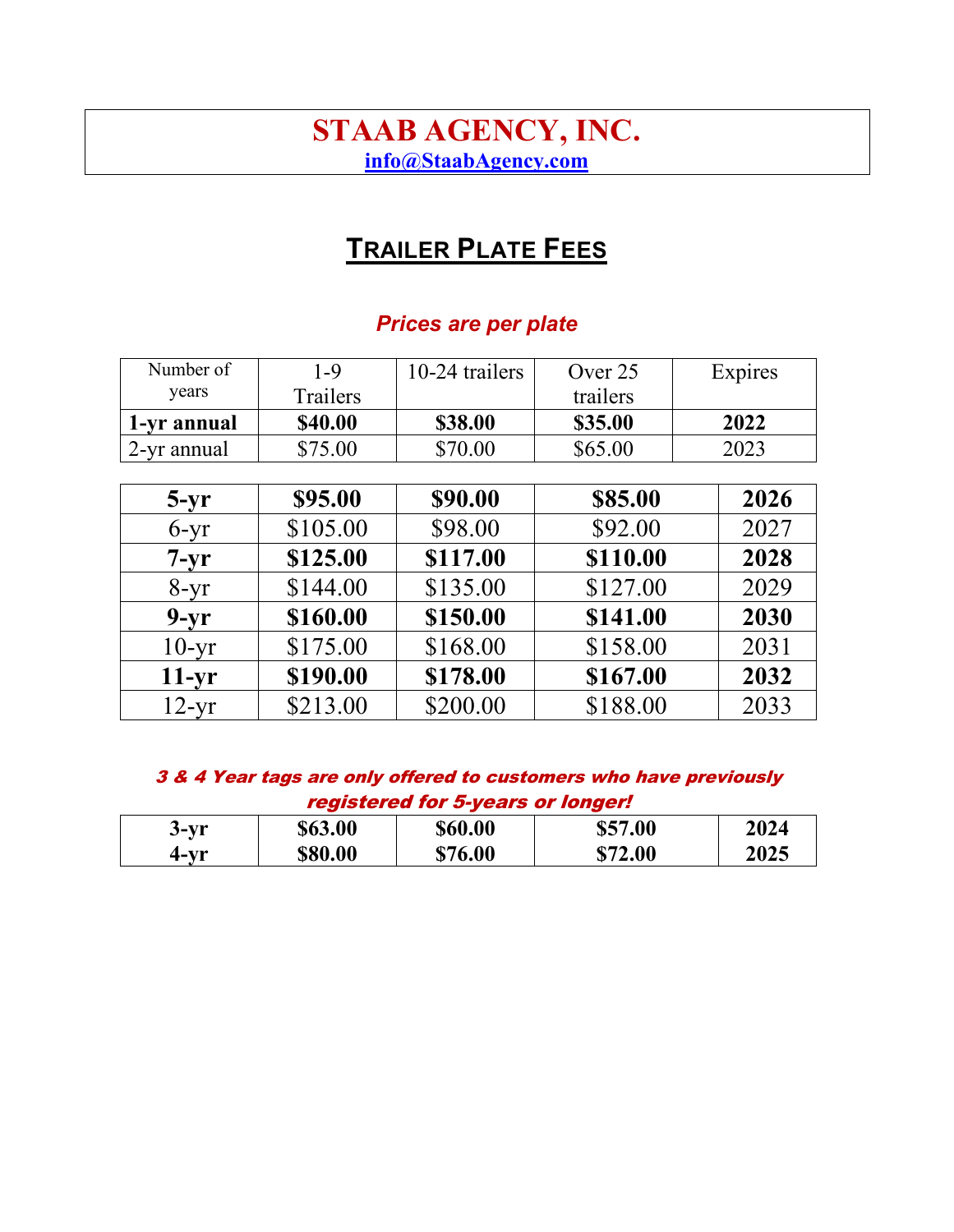**STAAB AGENCY, INC.** *Shirley St. Pierre* **/ Registrant Agent**

**P. O. Box 942 / 94 Waldoboro Road / Jefferson, Me 04348 Tel: 800-648-8805 / 207-549-7541 / Fax 207-549-7638 [info@staabagency.com](mailto:info@staabagency.com)**

# **REGISTRATION INFORMATION**

Name to appear on Registration:\_\_\_\_\_\_\_\_\_\_\_\_\_\_\_\_\_\_\_\_\_\_\_\_\_\_\_\_\_\_\_\_\_\_\_\_\_\_\_\_\_\_

|              |      |             |                                                                                                                                                                                                                                |                      |              |       | Date of Birth: $\frac{1}{2}$ |                |
|--------------|------|-------------|--------------------------------------------------------------------------------------------------------------------------------------------------------------------------------------------------------------------------------|----------------------|--------------|-------|------------------------------|----------------|
|              |      |             | (Registering as a Company) (Registering as an Individual)                                                                                                                                                                      |                      |              |       |                              |                |
|              |      |             | Who to Contact : $\qquad \qquad$                                                                                                                                                                                               |                      |              |       |                              |                |
|              |      |             | $\text{Fax#}(\hspace{-.05in} )$ $\text{Tele:}(\hspace{-.05in} )$                                                                                                                                                               |                      |              |       |                              |                |
|              |      |             | E-Mail Property of the contract of the contract of the contract of the contract of the contract of the contract of the contract of the contract of the contract of the contract of the contract of the contract of the contrac |                      |              |       |                              |                |
|              |      |             | Credit Card#: ___ __ __ /__ __ ___ __ / __ _ __ __ /__ _ __ Expires _ _/_ _                                                                                                                                                    |                      |              |       |                              |                |
|              |      |             | (Visa/MasterCard / Discover /American Express) (C/C transactions are subject to a 5% processing fee)                                                                                                                           |                      |              |       |                              |                |
|              |      |             |                                                                                                                                                                                                                                |                      |              |       |                              |                |
|              |      |             |                                                                                                                                                                                                                                |                      |              |       |                              |                |
|              |      |             |                                                                                                                                                                                                                                |                      |              |       |                              |                |
|              |      |             |                                                                                                                                                                                                                                |                      |              |       |                              |                |
|              |      |             |                                                                                                                                                                                                                                |                      |              |       |                              |                |
|              |      |             | Please save my card information for faster processing on future orders: $Yes( )$                                                                                                                                               |                      |              |       | No(①)                        |                |
|              |      |             |                                                                                                                                                                                                                                |                      |              |       |                              |                |
| Unit $#$ If  | Year | <b>Make</b> | Serial number                                                                                                                                                                                                                  | # of<br><b>Tires</b> | <b>Axles</b> | Color | Present                      | <b>Year to</b> |
| You have one |      |             |                                                                                                                                                                                                                                |                      |              |       | <b>Maine Plate#</b>          | <b>Expire</b>  |
|              |      |             |                                                                                                                                                                                                                                |                      |              |       |                              |                |
|              |      |             |                                                                                                                                                                                                                                |                      |              |       |                              |                |
|              |      |             |                                                                                                                                                                                                                                |                      |              |       |                              |                |

### *Calculate your order*

| <b>Number of Trailers</b>                | X Cost per Expiring Year                                                   |        |              |
|------------------------------------------|----------------------------------------------------------------------------|--------|--------------|
| <b>Number of titles</b>                  | X Cost of per title                                                        | $=$ \$ |              |
| Regular shipping FEE -1 or 2 Plates only |                                                                            |        | 8.00         |
|                                          | Power of Attorney (Needs to be signed and notarized: One time set up fee:  |        | <b>20.00</b> |
|                                          | *** Order cannot be processed until POA is signed and notarized***         |        |              |
|                                          | <b>Emailed or Faxed Copy of Registration: \$1.00 for each registration</b> |        |              |
|                                          | FOR FASTER SHIPPING Please see price sheet for amounts---                  |        |              |
|                                          |                                                                            |        |              |
|                                          | <b>TOTAL</b>                                                               |        |              |

\_\_\_\_\_\_\_\_\_\_\_\_\_\_\_\_\_\_\_\_\_\_\_\_\_\_\_\_\_\_\_\_\_\_\_\_\_\_\_\_\_\_\_\_\_\_\_\_\_\_\_\_\_\_\_\_\_\_\_\_\_\_\_\_\_\_\_\_\_\_\_\_\_\_\_\_\_\_\_\_\_\_\_\_\_\_\_\_\_\_\_\_ \_\_\_\_\_\_\_\_\_\_\_\_\_\_\_\_\_\_\_\_\_\_\_\_\_\_\_\_\_\_\_\_\_\_\_\_\_\_\_\_\_\_\_\_\_\_\_\_\_\_\_\_\_\_\_\_\_\_\_\_\_\_\_\_\_\_\_\_\_\_\_\_\_\_\_\_\_\_\_\_\_\_\_\_\_\_\_\_\_\_\_\_

Shipping Address: